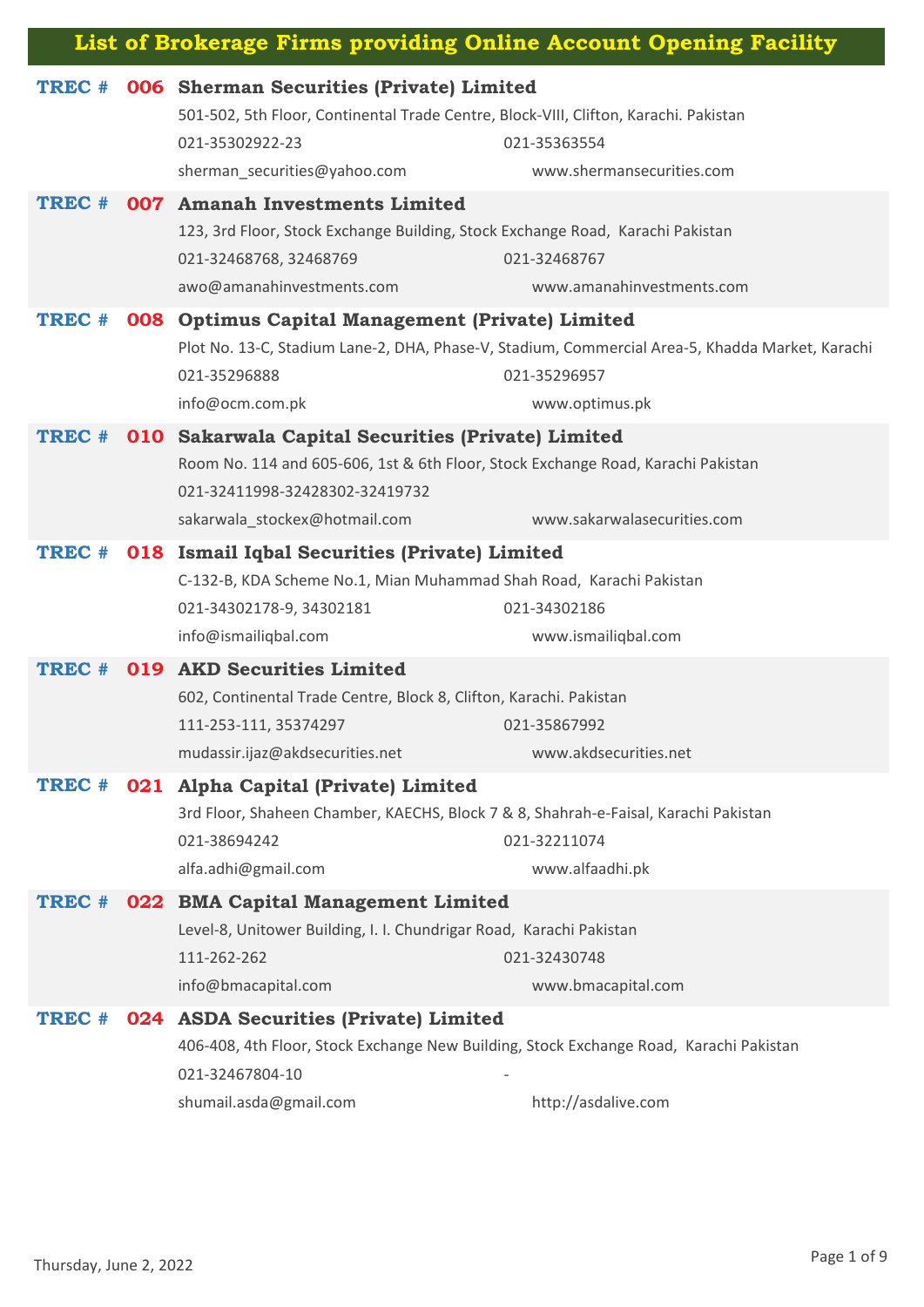| TREC # | 025 Vector Securities (Private) Limited                                                |                                                                                                 |
|--------|----------------------------------------------------------------------------------------|-------------------------------------------------------------------------------------------------|
|        | 603-605, 6th Floor, Stock Exchange New Building, Stock Exchange Road, Karachi Pakistan |                                                                                                 |
|        | 021-32460221-8                                                                         |                                                                                                 |
|        | m.iqbal@vector.com.pk                                                                  | www.vector.com.pk                                                                               |
| TREC # | 028 Ghani Osman Securities (Private) Limited                                           |                                                                                                 |
|        | Plot # 2/1-16, Pardesi House, Old Queens Road, Karachi Pakistan                        |                                                                                                 |
|        | 111-627-538, 32462688                                                                  |                                                                                                 |
|        | mail@gosecurities.com.pk                                                               | www.gosecurities.com.pk                                                                         |
| TREC # | 029 AKY Securities (Private) Limited                                                   |                                                                                                 |
|        | 48, 1st Floor, Stock Exchange Building, Stock Exchange Road, Karachi Pakistan          |                                                                                                 |
|        | 021-32462623-24                                                                        | 021-32464553                                                                                    |
|        | akysec2017@gmail.com                                                                   | www.aky.com.pk                                                                                  |
| TREC # | 030 Cedar Capital (Private) Limited                                                    |                                                                                                 |
|        |                                                                                        | 407-408, The Square, Plot No. 156, Block-3, B.Y.C.H.S., Shaheed-e-Millat Road, Karachi Pakistan |
|        | 021-34134124-25                                                                        | 021-34123916                                                                                    |
|        | umair.amanullah@cedar.com.pk                                                           | www.cedar.com.pk                                                                                |
| TREC # | 035 Surmawala Securities (Private) Limited                                             |                                                                                                 |
|        | 635-636, Stock Exchange Building, Stock Exchange Road, Karachi Pakistan                |                                                                                                 |
|        | 021-32413346,32413417,32413863                                                         | 021-32446851                                                                                    |
|        | info@ssltrade.pk                                                                       | www.ssltrade.pk                                                                                 |
| TREC # | 037 HH Misbah Securities (Private) Limited                                             |                                                                                                 |
|        | 96-97, 2nd Floor, Stock Exchange Building, Stock Exchange Road, Karachi Pakistan       |                                                                                                 |
|        | 021-32429102-06                                                                        | 021-32426938                                                                                    |
|        | hh misbahsecurities@hotmail.com                                                        | www.hhm.com.pk                                                                                  |
| TREC # | 038 A.H.M. Securities (Private) Limited                                                |                                                                                                 |
|        | 154, Banglore Town, Tipu Sultan Road, Karachi pakistan                                 |                                                                                                 |
|        | 021-34301010                                                                           | 021-34522978                                                                                    |
|        | hammad@ahmsecurities.com                                                               | www.ahmsecurities.com                                                                           |
| TREC # | 046 Fortune Securities Limited                                                         |                                                                                                 |
|        | 3rd Floor, Razi Tower, BC-13, Block-9, KDA Scheme 5, Clifton, Karachi Pakistan         |                                                                                                 |
|        | 021-35309101-09, 35309116                                                              | 021-35309156                                                                                    |
|        | info@fortunesecurities.com                                                             | www.fortunesecurities.com                                                                       |
| TREC # | <b>048 Next Capital Limited</b>                                                        |                                                                                                 |
|        | 2nd Floor, Imperial Court Building, Dr. Ziauddin Ahmed Road, Karachi Pakistan          |                                                                                                 |
|        | 111-639-825, 35632320-22                                                               | 021-35292621                                                                                    |
|        | faiz.alam@nextcapital.com.pk                                                           | www.nextcapital.com.pk                                                                          |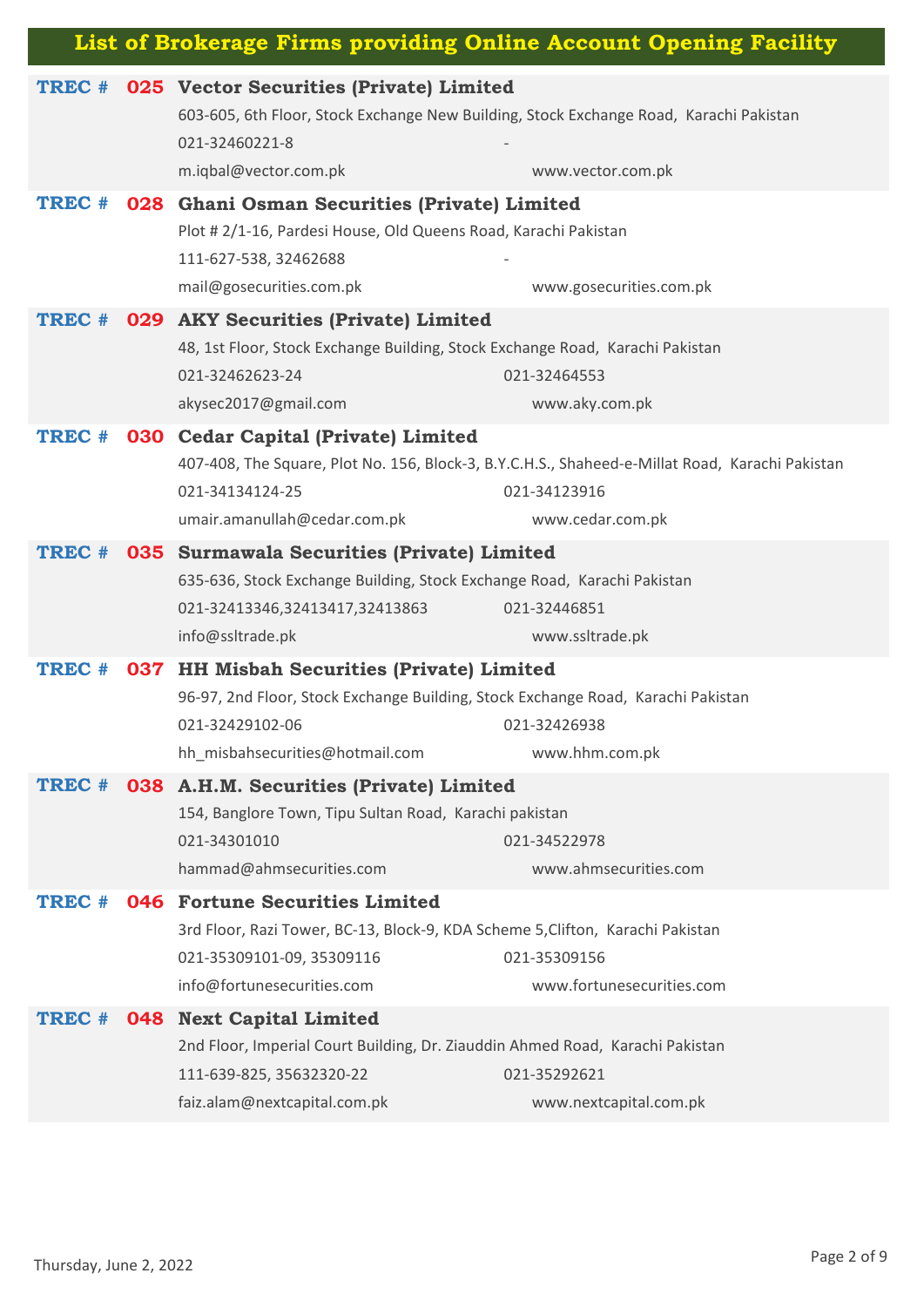| TREC # | 049 Multiline Securities Limited                                                                     |                                                                                              |
|--------|------------------------------------------------------------------------------------------------------|----------------------------------------------------------------------------------------------|
|        | Office 504-505, 5th Floor, Emerald Tower, Plot # G-19 Block-5, KDA Scheme # 5, Clifton, Karachi Paki |                                                                                              |
|        | 021-35141081-5                                                                                       |                                                                                              |
|        | info@msltrade.com                                                                                    | www.msltrade.com                                                                             |
| TREC # | <b>050 Arif Habib Limited</b>                                                                        |                                                                                              |
|        | Plot No. 23, 2nd Floor, Arif Habib Centre, M. T. Khan Road, Karachi Pakistan                         |                                                                                              |
|        | 021-32460717-9, 32415213-15                                                                          | 021-32416072, 32429653                                                                       |
|        | secretariat@arifhabibltd.com                                                                         | www.arifhabibltd.com                                                                         |
| TREC # | 052 N.U.A. Securities (Private) Limited                                                              |                                                                                              |
|        | 429-430, 4th Floor, Stock Exchange Building, Stock Exchange Road, Karachi Pakistan                   |                                                                                              |
|        | 021-32415739-32420321                                                                                |                                                                                              |
|        | Nuaofficial2@gmail.com                                                                               | www.nua.com.pk                                                                               |
| TREC # | <b>056</b> Nael Capital (Private) Limited                                                            |                                                                                              |
|        | 601, Business & Finance Centre, I. I. Chundrigar Road, Karachi Pakistan                              |                                                                                              |
|        | 021-32461815-19-23                                                                                   | 021-32461837                                                                                 |
|        | yousuf@naelcapital.com                                                                               | www.naelcapital.com                                                                          |
| TREC # | <b>058 Dawood Equities Limited</b>                                                                   |                                                                                              |
|        | 17th Floor, Saima Trade Tower A Karachi Pakistan                                                     |                                                                                              |
|        | 021-32271985-86                                                                                      | 021-32275086                                                                                 |
|        | wajahat@dawoodequities.com                                                                           | dawoodequities.com                                                                           |
| TREC # | <b>062 WE Financial Services Limited</b>                                                             |                                                                                              |
|        | 506-508, 5th Floor, Stock Exchange Building, Stock Exchange Road, Karachi Pakistan                   |                                                                                              |
|        | 021-32429288-9, 32463404                                                                             |                                                                                              |
|        | arshad@we.com.pk                                                                                     | www.we.com.pk                                                                                |
| TREC # | 065 Tariq Vohra Securities (Private) Limited                                                         |                                                                                              |
|        |                                                                                                      | 91-C, Office No.3, Mezzanine Floor, Jami Comm. Street 11, Phase - VII, DHA, Karachi Pakistan |
|        | 021 35311130                                                                                         | 021-35311133                                                                                 |
|        | asif@tvspl.com                                                                                       | www.tvspl.com                                                                                |
| TREC # | 066 Iqbal Usman Kodvavi Securities (Private) Limited                                                 |                                                                                              |
|        | 521-522, Stock Exchange Building, Stock Exchange Road, Karachi Pakistan                              |                                                                                              |
|        | 021-32432911-12, 32424144                                                                            | 021-32429802                                                                                 |
|        | iqbalusmankodvavisecurities@yahoo.com                                                                | www.iuks.com.pk                                                                              |
| TREC # | <b>068 Zafar Securities (Private) Limited</b>                                                        |                                                                                              |
|        | 519, LSE Building, 19- Khayaban-e-Aiwan-e-Iqbal, Lahore Pakistan                                     |                                                                                              |
|        | 042-36368522, 36372470                                                                               | 042-36368195                                                                                 |
|        | Khola@zafarstocks.com                                                                                | www.zafarstocks.com                                                                          |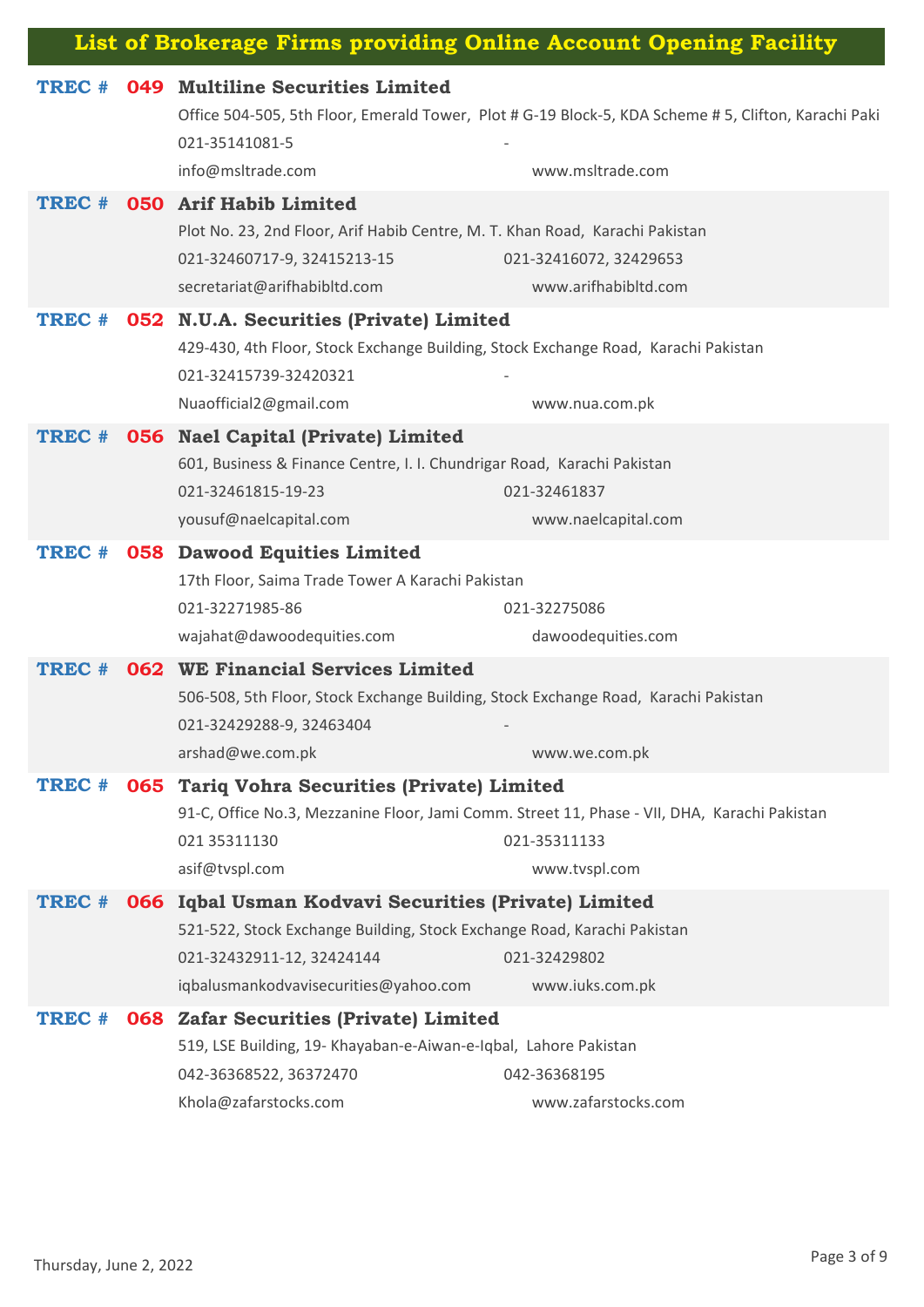| List of Brokerage Firms providing Online Account Opening Facility |     |                                                                                                                                                                                              |                                                                                                                                                                                                         |  |
|-------------------------------------------------------------------|-----|----------------------------------------------------------------------------------------------------------------------------------------------------------------------------------------------|---------------------------------------------------------------------------------------------------------------------------------------------------------------------------------------------------------|--|
| TREC #                                                            |     | <b>077 Bawany Securities (Private) Limited</b><br>524, 5th Floor, Stock Exchange Building, Stock Exchange Road, Karachi Pakistan<br>021-32471740-44<br>bestsecurities077@gmail.com           | www.bestsecurities.com.pk                                                                                                                                                                               |  |
| TREC #                                                            |     | 021-36490034, 32441179<br>mmunirkhanani@hotmail.com                                                                                                                                          | 084 Mohammad Munir Mohammad Ahmed Khanani Securities Limited<br>Room No.66, 80, 624 & 627 Main PSX Building & (807 New PSX Building) Stock Exchange Road, Karac<br>021-32443434<br>www.munirkhanani.com |  |
| TREC #                                                            | 088 | <b>Fawad Yusuf Securities (Private) Limited</b><br>301-304, 3rd Floor, Stock Exchange Building, Stock Exchange Road, Karachi Pakistan<br>021-32425731-38, 32443155-56<br>info@fyslonline.com | 021-32428603<br>www.fyslonline.com                                                                                                                                                                      |  |
| TREC #                                                            |     | <b>090 Darson Securities Limited</b><br>111-900-400, 32470755-73<br>compliance@darson.com.pk                                                                                                 | Office No. 808, 8th Floor, Business & Finance Centre, I. I. Chundrigar Road, Karachi Pakistan<br>021-32471088<br>www.darson.com.pk                                                                      |  |
| TREC #                                                            |     | 091 Intermarket Securities Limited<br>111-467-000, 37131600<br>rehan.alam@imsecurities.com.pk                                                                                                | 5th Floor, Bahria Complex-IV, (Extension Block), Ch. Kahliq-uz-Zaman Road, Clifton, Karachi. Karachi P<br>021-351255129<br>www.imsecurities.com.pk                                                      |  |
| TREC #                                                            |     | 093 Venus Securities (Private) Limited<br>807, 8th Floor, Stock Exchange New Building, Stock Exchange Road, Karachi Pakistan<br>021-32400158-59<br>asad@venussecurities.com.pk               | 021-32437380<br>www.venussecurities.com.pk                                                                                                                                                              |  |
| TREC #                                                            |     | 094 FDM Capital Securities (Private) Limited<br>620-621, 6th Floor, Stock Exchange Building, Stock Exchange Road, Karachi Pakistan<br>021-32214734-32275157<br>info@fdm.com.pk               | 021-32216094<br>http://fdm.com.pk                                                                                                                                                                       |  |
| TREC #                                                            |     | 096 MSMANIAR Financials (Private) Limited<br>603, 6th Floor, Business Plaza, Mumtaz Hassan Road, Karachi Pakistan<br>021-32461510-15<br>sadiqmaniar@hotmail.com                              | 021-32461509<br>www.msmfinancials.com                                                                                                                                                                   |  |
| TREC #                                                            |     | 102 Growth Securities (Private) Limited<br>82-83, Stock Exchange Building, Stock Exchange Road, Karachi Pakistan<br>021-32463002-4<br>info@growthsecurities.com.pk                           | 021-32463005<br>www.growthsecurities.com.pk                                                                                                                                                             |  |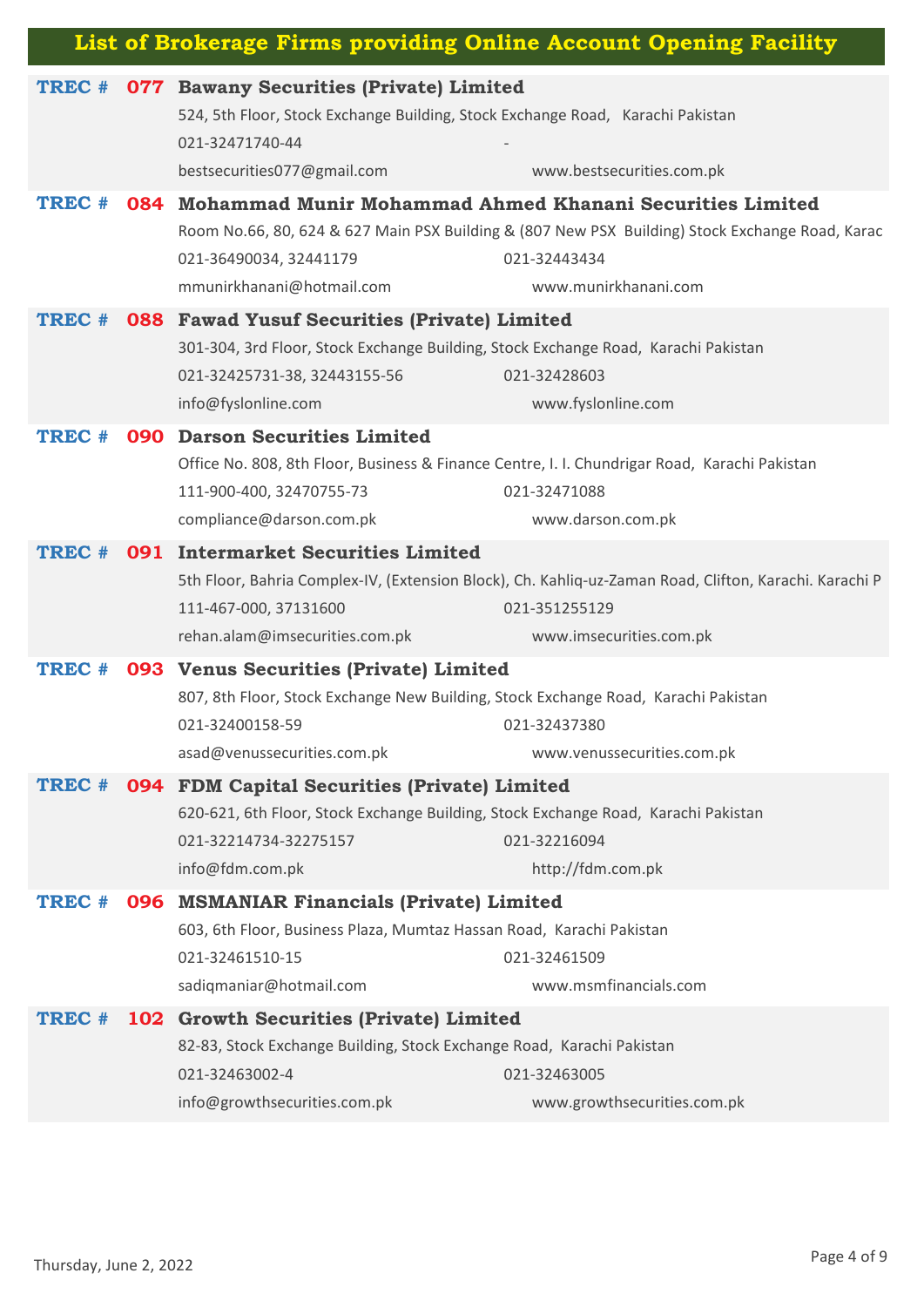| List of Brokerage Firms providing Online Account Opening Facility |     |                                                                                                                                                                                                |                                       |
|-------------------------------------------------------------------|-----|------------------------------------------------------------------------------------------------------------------------------------------------------------------------------------------------|---------------------------------------|
| TREC #                                                            |     | 107 Seven Star Securities (Private) Limited<br>71, Stock Exchange Building, Stock Exchange Road, Karachi Pakistan<br>32466933, 32410210-11<br>ceo.sssl@live.com                                | www.sevenstarsec.com                  |
| TREC #                                                            |     | <b>108 Azee Securities (Private) Limited</b><br>208, 2nd Floor, Business & Finance Centre, I. I. Chundrigar Road, Karachi. Karachi Pakistan<br>32467131-40, 111-293-293<br>ghazi@azeetrade.com | 32477622<br>www.azeetrade.com         |
| TREC #                                                            | 112 | <b>Standard Capital Securities (Private) Limited</b><br>Office No. 909, 9th Floor, Business & Finance Centre, I. I. Chundrigar Road, Karachi Pakistan<br>111-111-721<br>info@scstrade.com      | www.scstrade.com                      |
| TREC #                                                            |     | 119 Axis Global Limited<br>Suite # 806, 8th Floor, Business & Finance Centre, I. I. Chundrigar Road, Karachi Pakistan<br>32460477-80<br>hoo@axisgloballimited.com                              | 32460490<br>www.axisgloballimited.com |
| TREC #                                                            |     | 120 Alfalah CLSA Securities (Private) Limited<br>4th Floor, Block 1, Shafi Court, Plot # CL 5/6-1, Civil Lines, Karachi Pakistan<br>111-237-111,35645090-5<br>maslam@alfalahclsa.com           | 021-35645096<br>www.alfalahclsa.com   |
| TREC #                                                            |     | 127 H. M. Idrees H. Adam (Private) Limited<br>901-903, 9th Floor, New Stock Exchange Building, Stock Exchange Road, Karachi Pakistan<br>32471949, 32471941-42<br>h.m.idreesadam@gmail.com      | 32426057<br>www.hmiha.com.pk          |
| TREC #                                                            |     | 128 BIPL Securities Limited<br>5th Floor, Trade Center, I. I. Chundrigar Road, Karachi. Pakistan<br>111-222-000<br>abdul.aziz@biplsec.com                                                      | 32630202<br>www.biplsec.com           |
| TREC #                                                            |     | 129 Taurus Securities Limited<br>Office No. 604, 6th Floor, Progressive Plaza, Beaumont Road, Civil Lines Karachi Pakistan<br>021-111-828-787<br>asim@taurus.com.pk                            | 021-35686279<br>www.taurus.com.pk     |
| TREC #                                                            | 135 | Y. H. Securities (Private) Limited<br>Room No. 51, 1st Floor, Stock Exchange Building, Stock Exchange Road, Karachi Pakistan<br>32473579,32446101, 32412990<br>yasir_dulara@hotmail.com        | 021-32446100<br>www.yhsecurities.com  |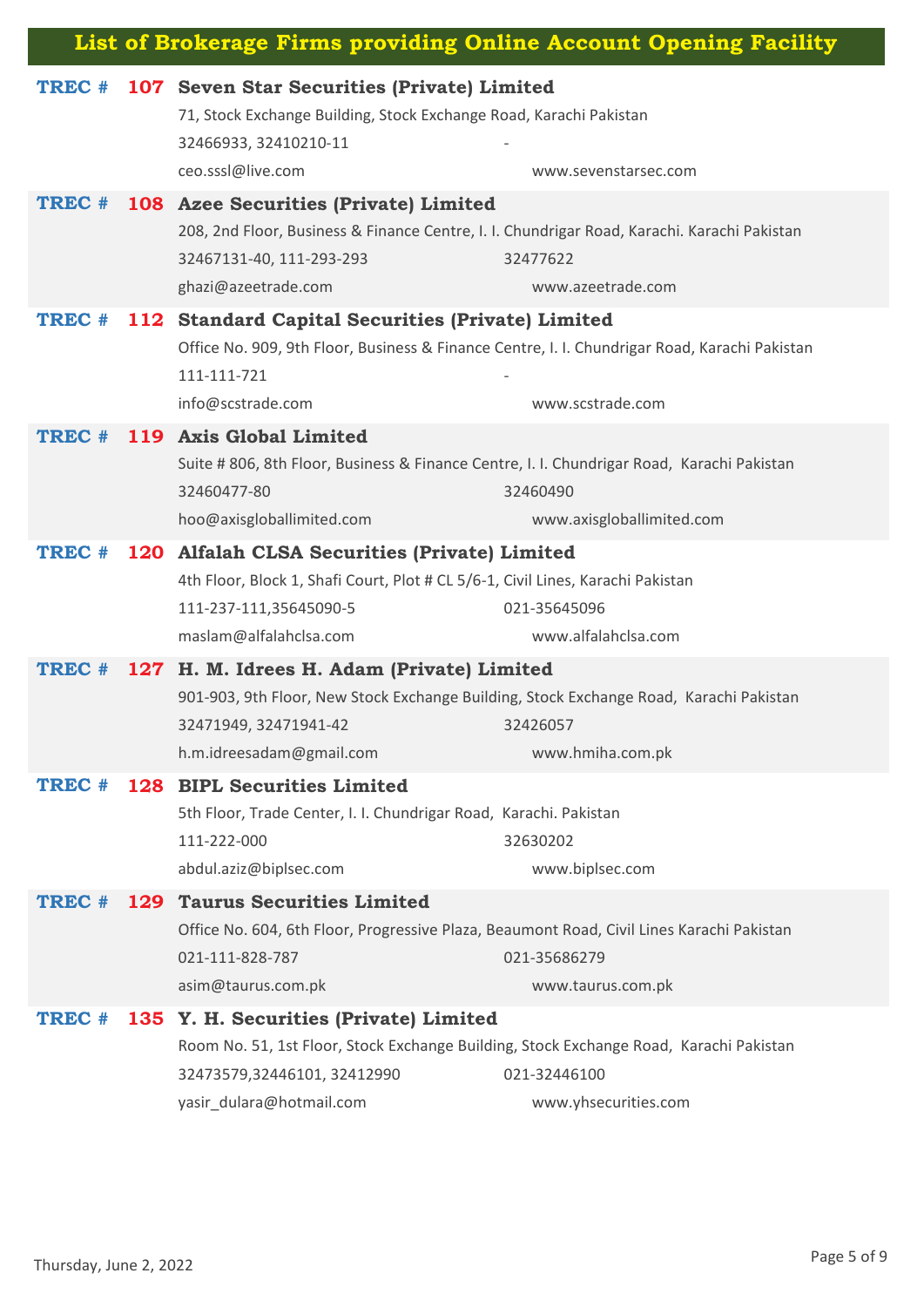| List of Brokerage Firms providing Online Account Opening Facility |  |                                                                                                                                                                                  |                                                                                                                                    |  |
|-------------------------------------------------------------------|--|----------------------------------------------------------------------------------------------------------------------------------------------------------------------------------|------------------------------------------------------------------------------------------------------------------------------------|--|
| TREC #                                                            |  | 140 M.M. Securities (Private) Limited<br>M.M. Tower, 3-C, Khayaban-e-Ittehad, Phase II, DHA, Karachi Pakistan<br>35317703-06,35891762,35891770<br>settlement@mmsecurities.com.pk | 35895328<br>www.mmsecurities.com.pk                                                                                                |  |
| TREC #                                                            |  | <b>142 Foundation Securities (Private) Limited</b><br>Ground Floor, Bahria Complex-II, M. T. Khan Road, Karachi Pakistan<br>021-35612290-94<br>shahbaz.akbar@fs.com.pk           | 021-35612262<br>www.fs.com.pk                                                                                                      |  |
| TREC #                                                            |  | 144 Dattoo Securities (Private) Limited<br>24-25, Stock Exchange Building, Stock Exchange Road, Karachi Pakistan<br>32419713-32416278<br>kazim_dattoo@hotmail.com                | 32439236<br>www.dattoosecurities.com                                                                                               |  |
| TREC #                                                            |  | 145 Adam Securities Limited<br>806-813, Stock Exchange Building, Stock Exchange Road, Karachi Pakistan<br>32420909,32413580<br>rizwan@adamsecurities.com.pk                      | 32437380<br>www.adamsecurities.com.pk                                                                                              |  |
| TREC #                                                            |  | <b>148 Oriental Securities (Private) Limited</b><br>731-732, Stock Exchange Building, Stock Exchange Road, Karachi Pakistan<br>0213-2446748<br>oslmail@yahoo.com                 | 0213-2446750<br>www.osl.com.pk                                                                                                     |  |
| TREC #                                                            |  | 149 JS Global Capital Limited<br>111 574 111<br>tanzeel.rehman@js.com                                                                                                            | 17th & 18th Floor, The Centre, Plot No. 28, S.B.5, Abdullah Haroon Road, Saddar, Karachi Pakistan<br>021-35632574<br>www.jsgcl.com |  |
| TREC #                                                            |  | 150 Askari Securities Limited<br>512, 5th Floor, ISE Towers, 55-B, Jinnah Avenue, Islamabad Pakistan<br>051-2894521-24<br>baber@askarisecurities.com.pk                          | 051-2894525<br>www.askarisecurities.com.pk                                                                                         |  |
| TREC #                                                            |  | 158 Royal Securities (Private) Limited<br>424-427, 4th Floor, Stock Exchange Building, Stock Exchange Road, Karachi Pakistan<br>32421481-83<br>info@royalsecuritiespvtltd.com    | 32421410<br>www.royalsecuritiespvtltd.com                                                                                          |  |
| TREC #                                                            |  | 159 Rafi Securities (Private) Limited<br>Room # 1004, 10th Floor, Al-Rahim Towers, I. I. Chundrigar Road, Karachi Pakistan<br>111-159-111<br>info@rafionline.com                 | 32439631<br>www.rafionline.com                                                                                                     |  |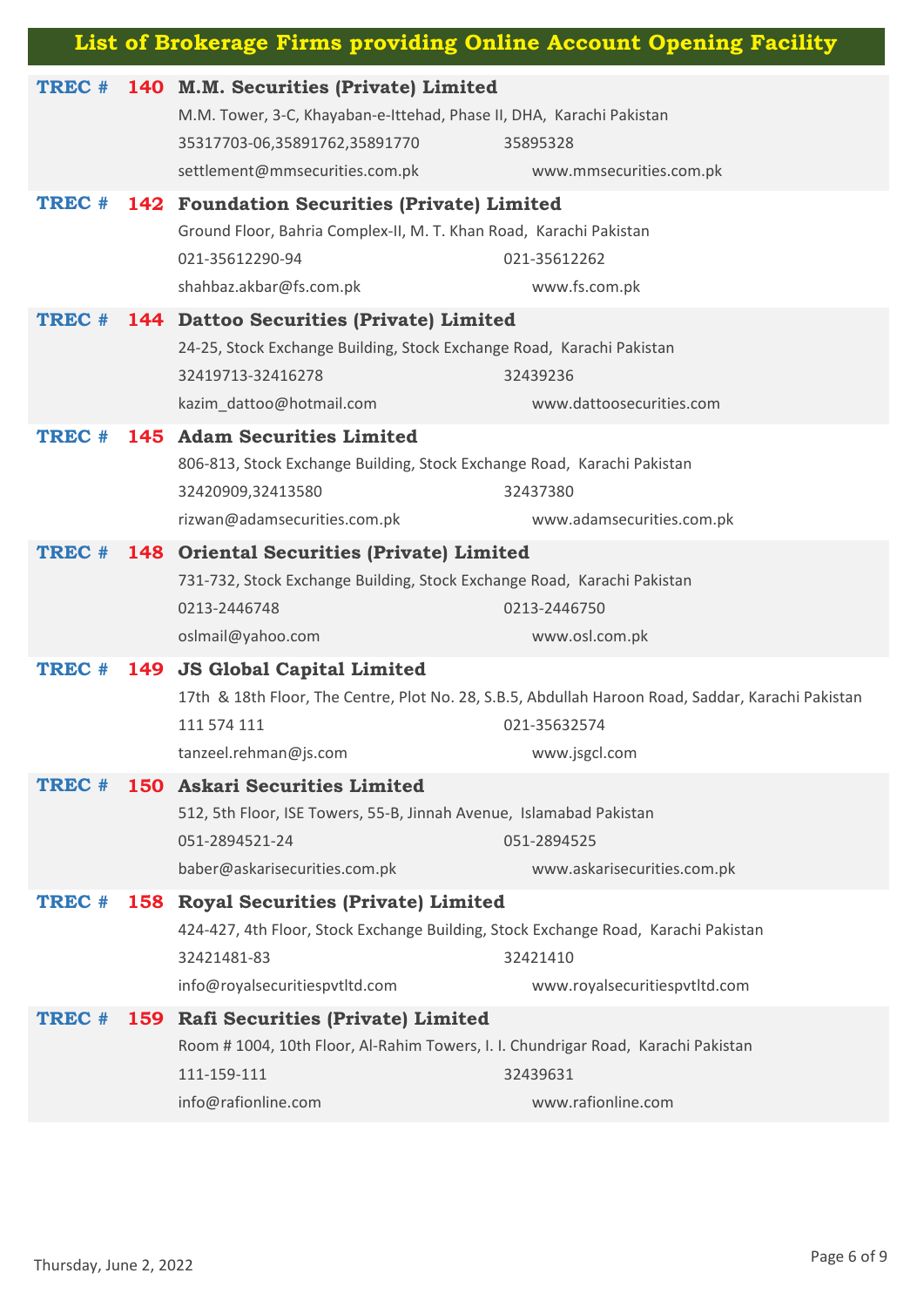| List of Brokerage Firms providing Online Account Opening Facility |     |                                                                                                                                                                                  |                                                                                                                                           |
|-------------------------------------------------------------------|-----|----------------------------------------------------------------------------------------------------------------------------------------------------------------------------------|-------------------------------------------------------------------------------------------------------------------------------------------|
| TREC #                                                            |     | 162 Aba Ali Habib Securities (Private) Limited<br>419, Stock Exchange Building, Stock Exchange Road, Karachi Pakistan<br>32429664-7                                              | 32413822                                                                                                                                  |
|                                                                   |     | info@abaalihabib.com                                                                                                                                                             | www.abaalihabib.com                                                                                                                       |
| TREC #                                                            |     | <b>166 Topline Securities Limited</b><br>8th Floor, Horizon Tower, Plot No. 2/6, Block-III, Clifton, Karachi Pakistan<br>021-35303330-32<br>sohail@topline.com.pk                | 021-35303349<br>www.topline.com.pk                                                                                                        |
| TREC #                                                            |     | <b>169 Pearl Securities Limited</b><br>Suite No.204, 2nd Floor, Business & Finance Centre, I. I. Chundrigar Road, Karachi Pakistan<br>021-32461468-70<br>ceo@pearlsecurities.com | 021-32461467<br>www.pearlsecurities.com                                                                                                   |
| TREC #                                                            |     | 173 Spectrum Securities Limited<br>526, Stock Exchange Building, Stock Exchange Road, Karachi Pakistan<br>32431082,32431083<br>ceo@spectrumonline.com.pk                         | www.spectrumonline.com.pk                                                                                                                 |
| TREC #                                                            |     | 175 First National Equities Limited<br>FNE House, 179-B, Abu Bakar Block, New Garden Town, Lahore Pakistan<br>0423-5843721-7<br>compliance@fnetrade.com                          | 042-35843730<br>https://fnetrade.com                                                                                                      |
| TREC #                                                            | 183 | R. T. Securities (Private) Limited<br>021-35842404, 35842504<br>rtsecurities@gmail.com                                                                                           | 10-C, 3rd Floor, Ittehad Lane No. 9, Corner of Ghazi & Nishat, Phase VI, DHA, Karachi Pakistan<br>021-35842504<br>www.rtsecurities.com.pk |
| TREC #                                                            |     | 191 Market 786 (Private) Limited<br>021-111-444-786<br>compliance@market786.com.pk                                                                                               | Office 706-707, 7th Floor, New Stock Exchange Building, Stock Exchange Road, Karachi Pakistan<br>021-32420413<br>www.market786.com.pk     |
| TREC #                                                            |     | <b>194 MRA Securities Limited</b><br>Room 416 4th Floor, 701,733,738-741 7th Floor, Main Stock Exchange Karachi Pakistan<br>021-32410136-40<br>zubair@mra.com.pk                 | 021-32460708<br>www.mra.com.pk                                                                                                            |
| TREC #                                                            |     | 196 RAH Securities (Private) Limited<br>801-802, 8th Floor, Main Stock Exchange Building, Stock Exchange Road, Karachi Pakistan<br>021-32429670-71<br>pervaiz1971adam@yahoo.com  | www.rahsecurities.com                                                                                                                     |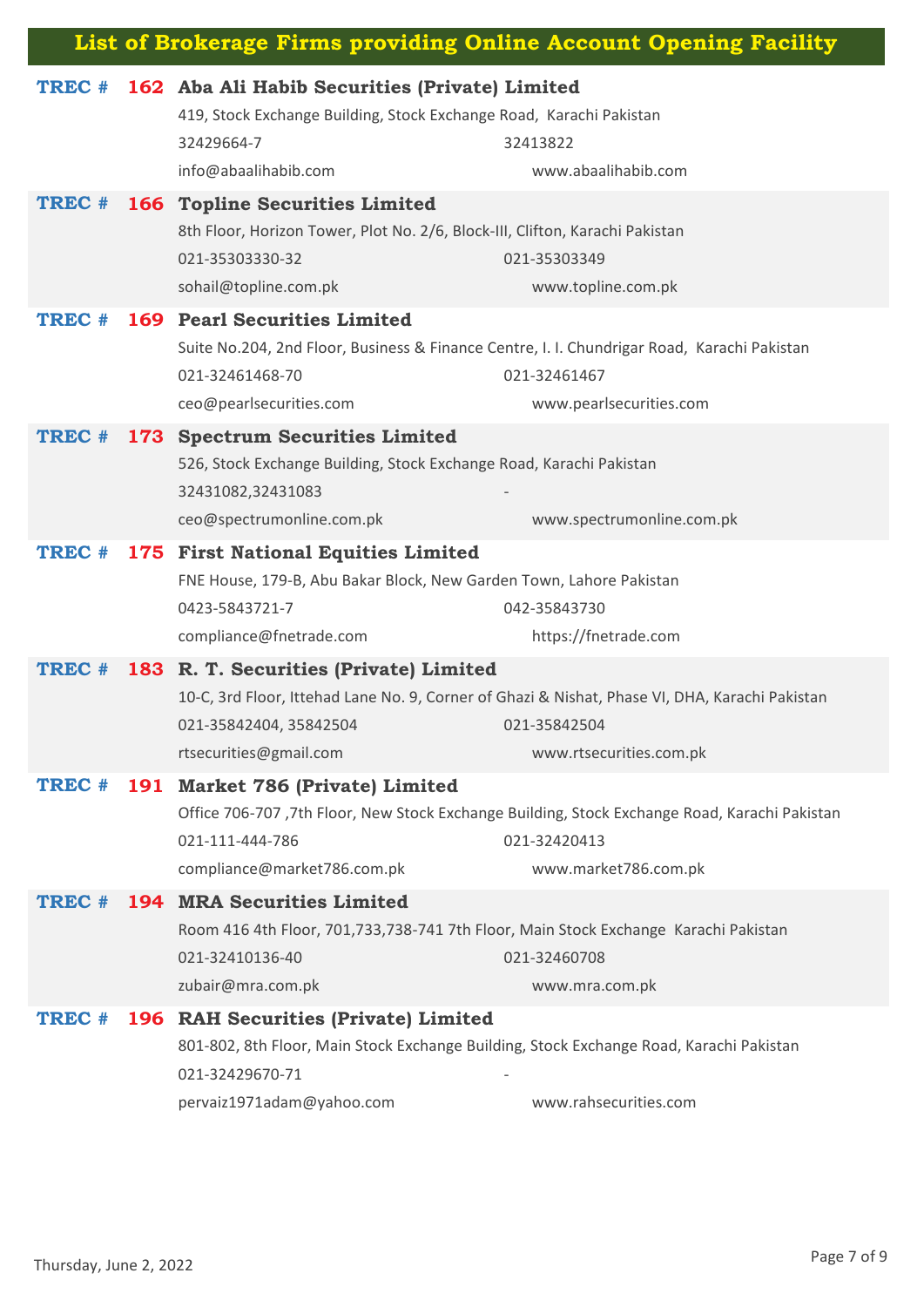| List of Brokerage Firms providing Online Account Opening Facility |     |                                                                                                                                                                                                   |                                                                                                           |  |
|-------------------------------------------------------------------|-----|---------------------------------------------------------------------------------------------------------------------------------------------------------------------------------------------------|-----------------------------------------------------------------------------------------------------------|--|
| TREC #                                                            |     | 197 Lakhani Securities (Private) Limited<br>437-438, Stock Exchange Building, Stock Exchange Road, Karachi Pakistan<br>021-32413741-32410418<br>lakhani_securities@hotmail.com                    | 021-32423467<br>www.lakhanisecurities.com                                                                 |  |
| TREC #                                                            |     | 199 Insight Securities (Private) Limited<br>509, 5th Floor, Business and Finance Centre, I.I. Chundrigar Road, Karachi Pakistan<br>021-32462541-44<br>info@insightsec.com.pk                      | 021-32462550<br>www.insightsec.com.pk                                                                     |  |
| TREC #                                                            |     | 234 Value Stock and Commodities (Private) Limited<br>Office #1, First Floor, Value Tower, 13/B1-B2, Lahore Pakistan<br>042-35788750-54<br>mujtaba@valuestock.pk                                   | valuestock.pk                                                                                             |  |
| TREC #                                                            |     | 248 Ktrade Securities Limited<br>021-35248949-50<br>info@kasb.com                                                                                                                                 | Office No. 201-202, Plot No. 33-C, Bukhari Commercial Lane 13, Phase VI, DHA Karachi Pakistan<br>kasb.com |  |
| TREC #                                                            |     | 260 Punjab Capital Securities (Private) Limited<br>Office No. 319, 3rd Floor, LSE Plaza, 19, Khyaban-e-Aiwan-e-Iqbal, Lahore Pakistan<br>042-36311050-51 & 53<br>irfan.aslam@punjabcapital.com.pk | 042-36311059<br>punjabcapital.com.pk                                                                      |  |
| TREC #                                                            |     | 275 Rahat Securities Limited<br>Room # 617 & 618, 6th Floor, Lahore Pakistan<br>042-36303876-78<br>irshadch@rahatonline.com                                                                       | 042-36314253<br>www.rahatonline.com                                                                       |  |
| TREC #                                                            |     | 293 Integrated Equities Limited<br>First Floor, Building # 202 Y Commercial, DHA-III Lahore Pakistan<br>042-35741714-15<br>info@iel.net.pk                                                        | 042-35692606<br>www.iel.net.pk                                                                            |  |
| TREC #                                                            |     | 294 Yasir Mahmood Securities (Private) Limited<br>Room # 205, 2nd Floor, Lahore Pakistan<br>36314176-81<br>info@invest.pk                                                                         | 042-36314188<br>invest.pk                                                                                 |  |
| TREC #                                                            | 311 | Abbasi & Company (Private) Limited<br>6-Shadman, Lahore Pakistan<br>042-38302028<br>info@abbasiandcompany.com                                                                                     | 042-36282727<br>abbasiandcompany.com                                                                      |  |